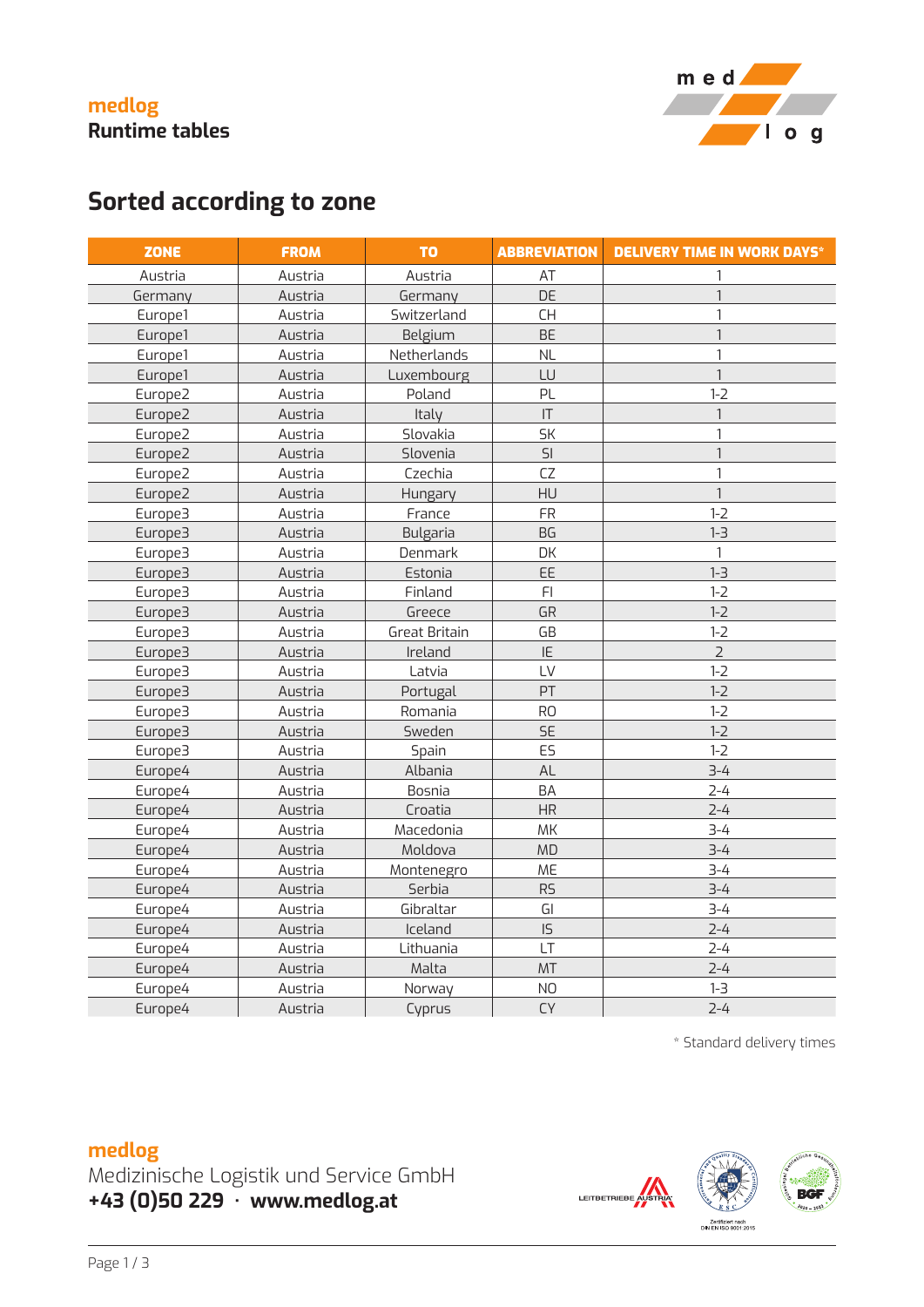

## **Sorted according to country of destination** (alphabetically)

| <b>ZONE</b> | <b>FROM</b> | <b>TO</b>            | <b>ABBREVIATION</b> | <b>DELIVERY TIME IN WORK DAYS*</b> |
|-------------|-------------|----------------------|---------------------|------------------------------------|
| Europe4     | Austria     | Albania              | AL                  | $3 - 4$                            |
| Europe1     | Austria     | Belgium              | <b>BE</b>           | $\mathbf{1}$                       |
| Europe4     | Austria     | Bosnia               | <b>BA</b>           | $2 - 4$                            |
| Europe3     | Austria     | Bulgaria             | <b>BG</b>           | $1 - 3$                            |
| Europe3     | Austria     | Denmark              | DK                  | $\mathbf{1}$                       |
| Germany     | Austria     | Germany              | DE                  | $\mathbf{1}$                       |
| Europe3     | Austria     | Estonia              | EE                  | $1 - 3$                            |
| Europe3     | Austria     | Finland              | F <sub>l</sub>      | $1-2$                              |
| Europe3     | Austria     | France               | FR                  | $1 - 2$                            |
| Europe4     | Austria     | Gibraltar            | GI                  | $3 - 4$                            |
| Europe3     | Austria     | Greece               | GR                  | $1-2$                              |
| Europe3     | Austria     | <b>Great Britain</b> | GB                  | $1-2$                              |
| Europe3     | Austria     | Ireland              | IE                  | $\overline{2}$                     |
| Europe4     | Austria     | Iceland              | IS                  | $2 - 4$                            |
| Europe2     | Austria     | Italy                | T                   | $\mathbf{1}$                       |
| Europe4     | Austria     | Croatia              | HR                  | $2 - 4$                            |
| Europe3     | Austria     | Latvia               | LV                  | $1 - 2$                            |
| Europe4     | Austria     | Lithuania            | LT                  | $2 - 4$                            |
| Europe1     | Austria     | Luxembourg           | LU                  | $\mathbf{1}$                       |
| Europe4     | Austria     | Malta                | MT                  | $2 - 4$                            |
| Europe4     | Austria     | Macedonia            | MK                  | $3 - 4$                            |
| Europe4     | Austria     | Moldova              | <b>MD</b>           | $3 - 4$                            |
| Europe4     | Austria     | Montenegro           | ME                  | $3 - 4$                            |
| Europe1     | Austria     | Netherlands          | <b>NL</b>           | $\mathbf{1}$                       |
| Europe4     | Austria     | Norway               | <b>NO</b>           | $1 - 3$                            |
| Austria     | Austria     | Austria              | AT                  | $\mathbf{1}$                       |
| Europe2     | Austria     | Poland               | PL                  | $1-2$                              |
| Europe3     | Austria     | Portugal             | PT                  | $1-2$                              |
| Europe3     | Austria     | Romania              | <b>RO</b>           | $1 - 2$                            |
| Europe3     | Austria     | Sweden               | <b>SE</b>           | $1 - 2$                            |
| Europe1     | Austria     | Switzerland          | <b>CH</b>           | $\mathbf{1}$                       |
| Europe4     | Austria     | Serbia               | RS                  | $3 - 4$                            |
| Europe2     | Austria     | Slovakia             | <b>SK</b>           | 1                                  |
| Europe2     | Austria     | Slovenia             | SI                  | $\mathbf{1}$                       |
| Europe3     | Austria     | Spain                | ES                  | $1-2$                              |
| Europe2     | Austria     | Czechia              | CZ                  | $\mathbf{1}$                       |
| Europe2     | Austria     | Hungary              | HU                  | 1                                  |
| Europe4     | Austria     | Cyprus               | CY                  | $2 - 4$                            |

\* Standard delivery times

### **medlog**

Medizinische Logistik und Service GmbH **+43 (0)50 229 · www.medlog.at**